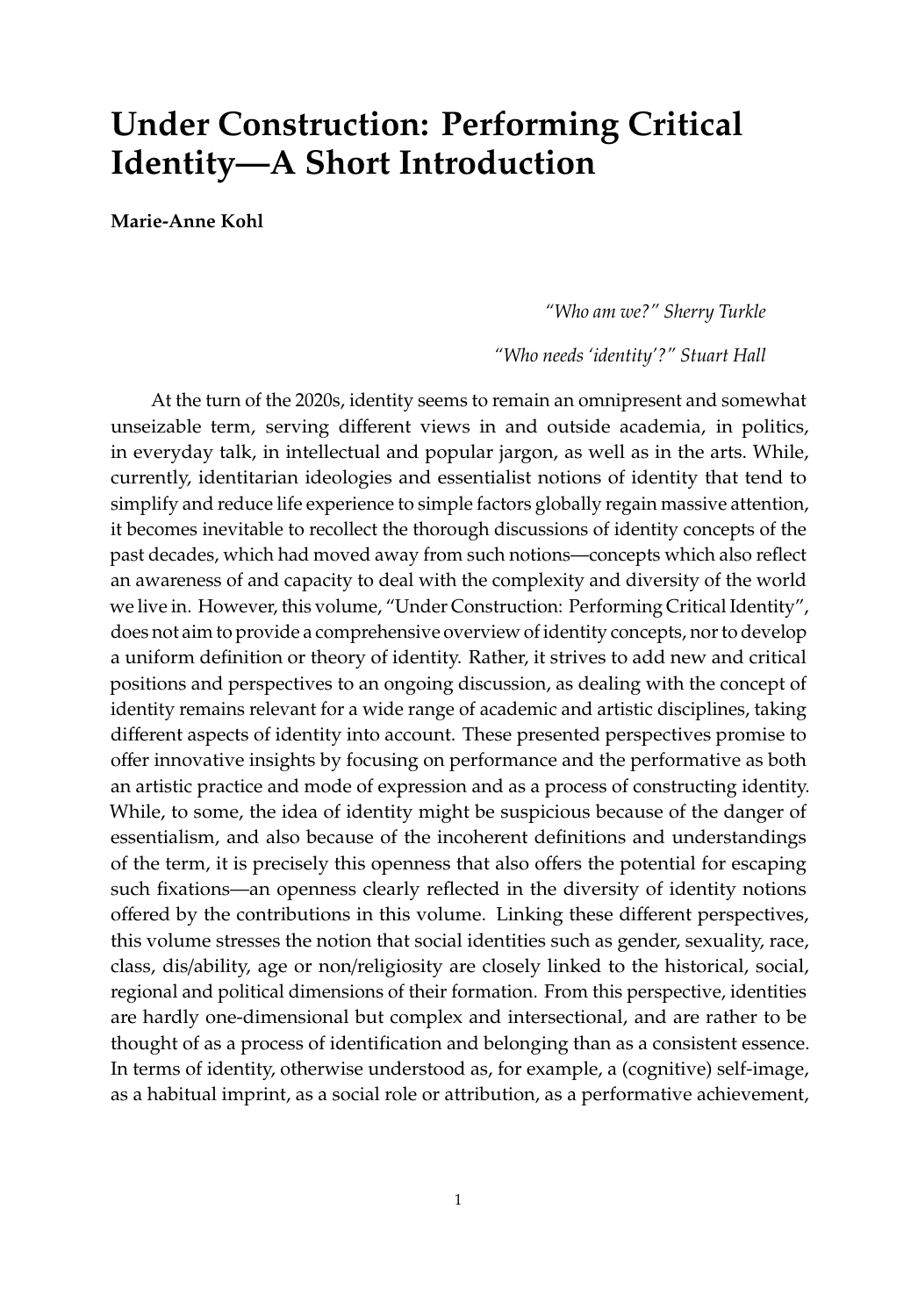as a constructed narrative, etc., $^1$  it is not only the individual who is in the spotlight, but also culture, society or community as bearers of identities.

Artists have always played a major role in the potential reflection and transformation of perceptions and conceptions of the world, and their artistic praxis and positionings have been key to the development of processual and pluralistic concepts of identity, which gained momentum in the 1990s in the face of a changing, globalizing and postmodern world. Famously, Judith Butler refers to the theatricality of drag for her concept of the performativity of gendered identity [\(Butler](#page-6-0) [1990\)](#page-6-0), and Stuart Hall's influential concept of cultural identity was closely interwoven with his personal and intellectual connection to the British Black Arts Movement [\(Hall](#page-6-1) [1992;](#page-6-1) [Fisher](#page-6-2) [2014\)](#page-6-2). It was Cindy Sherman's photo series "Shermans", as self-portraits that have no underlying identity in the sense of a substantial person, that provided the basis for Wolfgang Welsch's concept of variable identities—identities in transition and identities in the plural—as paradigmatic of a postmodern affirmation of plurality and a counter-concept to Western notions of unity and wholeness [\(Welsch](#page-7-0) [2010\)](#page-7-0). Moreover, Homi K. Bhabha developed the foundations of his postcolonial thoughts on identification based on terms such as differentiation, splitting, repetition, mimicry, hybridity, third space, and the ambivalent interweaving of the construction of identity and otherness by means of some reflections on the artistic works of such artists as Renée Green, Barbara Kruger, performance artist Guillermo Gomez-Peña, conceptual artist Pepon Osorio and photographer Alan Sekula, or on the poetry by Meiling Jin or Adil Jussawalla, and the literary work by Toni Morrison and Nadine Gardimer [\(Bhabha](#page-6-3) [1997a,](#page-6-3) [1997b,](#page-6-4) [2004\)](#page-6-5). Anthony Appiah mentions the "language of art" as a factor that provides material for the social construction of identity, and compares the process of identification to some extent with the decisions of an artist on which aspects of her inherited traditions will define her art and creativity. Appiah thus recognizes a certain agency of individuals in terms of the adoption of categories of identity, which, even though socially predetermined and normative, can also be mobilized for a self-affirmative identity [\(Appiah](#page-6-6) [2005\)](#page-6-6). The affirmation of specific identity categories also plays an important role in the context of so-called "strategic essentialism", a term coined by Gayatri Chakravorty Spivak, understood deconstructively and as a political tool that allows for the temporary, strategic adoption of essentialist claims of identity categories for the collective representation, resistance and empowerment of marginalized groups for specific political objectives. $^2$  'Identity politics' still play a role in political

<sup>1</sup> Author's translation of [\(Zirfas](#page-7-1) [2010\)](#page-7-1), "Identität in der Moderne. Eine Einleitung", p. 9.

<sup>2</sup> However, Spivak herself later dismissed the term "strategic essentialism" in face of its misuse for nationalist, essentialist agendas, and also warns against "identity politics" as a trap that can tie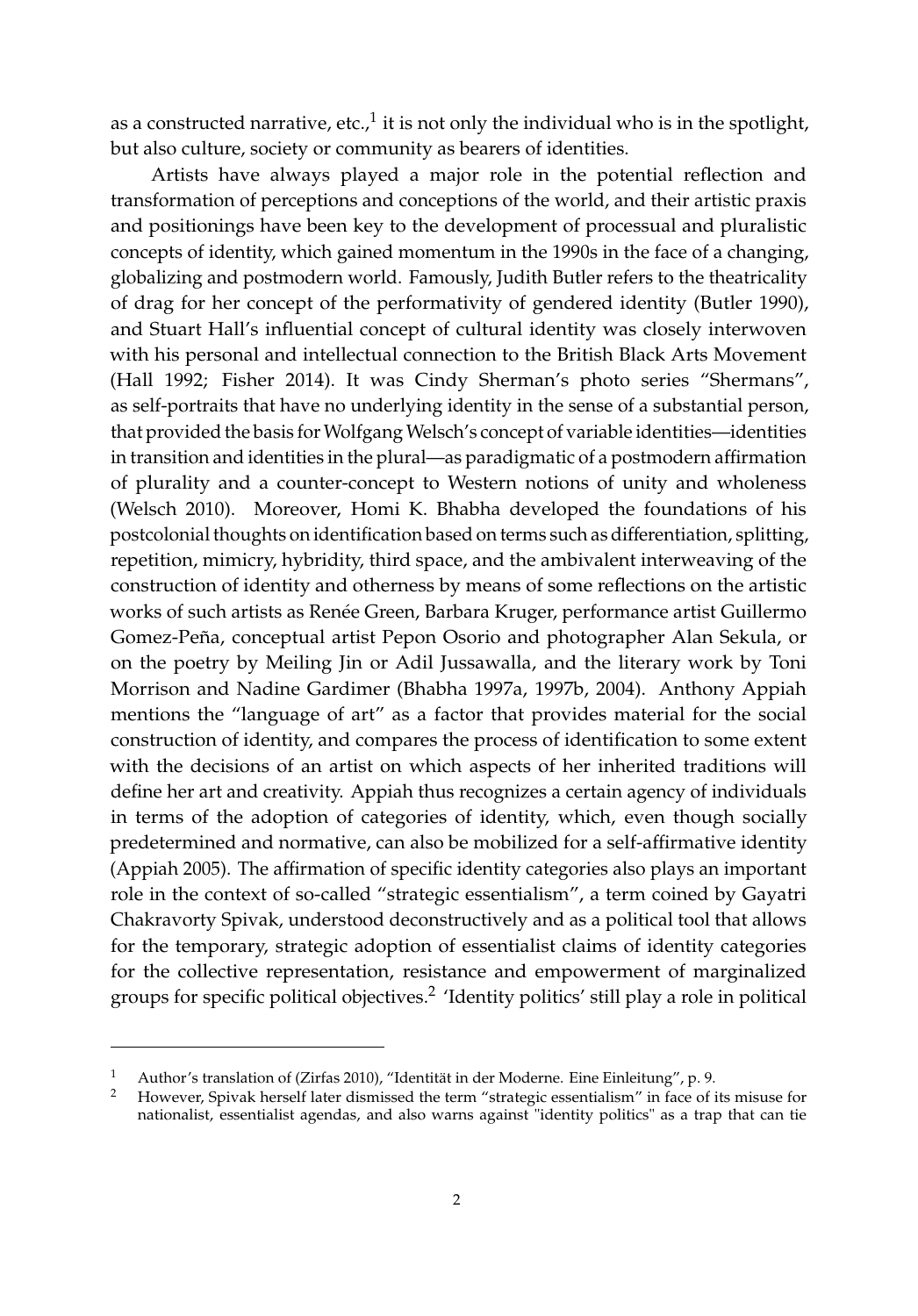struggles for recognition and visibility, as well as in the fields of artistic activism or artistic self-positioning.

The field of identity is contested and suspicious, especially because of the danger of fixing groups or individuals on alleged pre-given essential characteristics that are actually positionings that have been created on the basis of social norms and projections. After all, the very concept of identity primarily emerged from the idea of a substantial core. It can be dated back to the Enlightenment and 17th century epistemology and the definition of substance as a permanent entity—developed by René Descartes—which prepared the notion of a "basis for a substantial conception of identity" and of a human being equipped with a fixed, inherent core whose essential features remain essentially identical throughout its entire existence [\(Nicke](#page-7-2) [2018\)](#page-7-2). Stuart Hall calls this "Cartesian concept of substance" (ibid.) the "Enlightenment subject," equipped with the "essential centre of the self [as] a person's identity" [\(Hall](#page-6-1) [1992,](#page-6-1) p. 275). On the basis of this genesis, the concept of identity also reveals itself as a Western enterprise. Peter Geschiere and Birgit Meyer pointed out with Roger Rouse that the "search for identity" is not universal, but "part and parcel of Western imperialism—strongly promoted . . . by the efforts of colonial regimes to fix the new identities of their new subject through the 'identity card'", turning colonised subjects into defined identities to be governed. They see questions of self-identification as part of the capitalist discourse with its notion of "private ownership: one has to 'own' an identity just as the capitalist owns his (sic) capital" [\(Meyer and Geschiere](#page-6-7) [1998,](#page-6-7) p. 609). Furthermore, in the course of globalization, not only flows and homogenization are to be considered, but also the emergence, closure and fixing of new borders and identities, for example, as national identities (ibid.). Today, such a fixation of essentialist identity models manifests itself especially in identitarian, namely right-wing populist, identity constructions that promise orientation for the individual self through claims of a substantial core of essence based on an alleged "national belonging of descent", "cultural heritage", "historical past", "genuine tradition" or specific "national character" [\(Nicke](#page-7-2) [2018\)](#page-7-2).

The continued presence and recurrence of strong essentialist concepts of identity and their Eurocentric and (neo)colonial foundation may be one reason why questions of identity and their critique still seem to be relevant to broader social, political and artistic discourses today. In particular, in critical artistic positions, this often becomes apparent in practices of decentering and dissolving alleged fixed identities, and in the emphatic display and reflection of the pluralities of personal identities within one individual and their intersectionality. Re-claiming such identities and positionings,

individuals and groups to expectations and traditions. (See, e.g., [\(Nadig](#page-7-3) [2018\)](#page-7-3), "Gayatri Spivak Warns Students against Falling 'into the Trap of' Identity Politics", or [\(Mambrol](#page-6-8) [2016\)](#page-6-8), "Strategic Essentialism".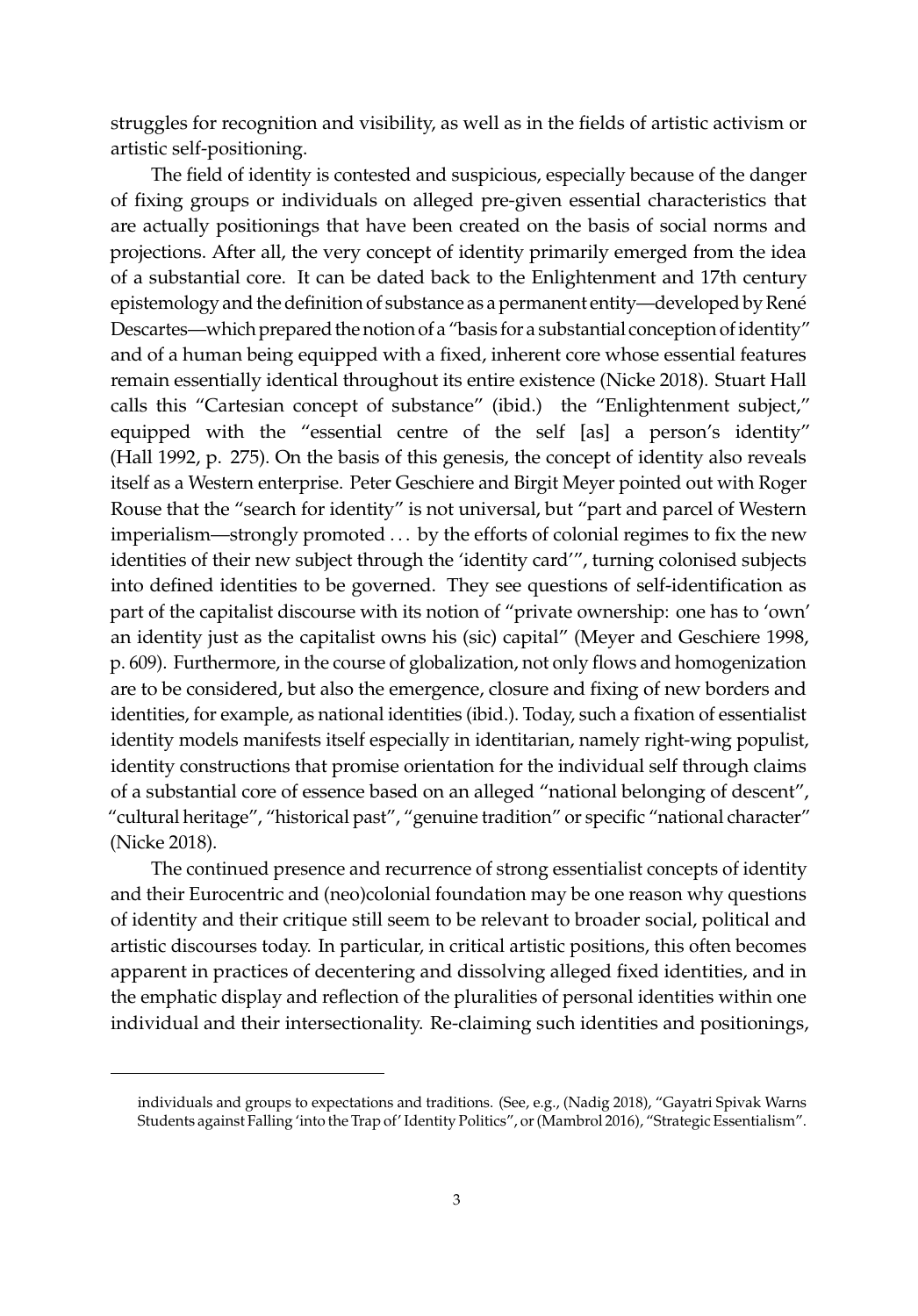as well as shifting and re-inventing them, are further artistic practices, practices that are engaged with visibility, representation, and self-empowerment. They again refer to the extra-individual, relational character of identities and acts of identification, which are produced performatively along social norms, preconditions, expectations, and preconceived images, and are, therefore, always to be understood as both "recognition and imposition" [\(Appiah](#page-6-6) [2005\)](#page-6-6).

This volume, "Under Construction: Performing Critical Identity", points to the performative practices of artists that bring to the fore a critical (self-)awareness and (self-)positioning concerning identification and belonging. As different and maybe contradictory, among themselves, as they are, the performative works and identity positions presented and analyzed in this volume share a critical approach towards the notion of pre-determined stable identities and the hegemonic norms and stereotyping immanent to such a notion, as well as a critical appraisal of representations on the basis of identities. The artists and groups introduced in the contributions in this volume stand for different perspectives, approaches and artistic strategies, with authors who equally choose different approaches, angles, perspectives and methods. This collection is intentionally neither genre-specific nor identity-specific, nor limited to a particular geographical area or historical period. It invites readers to explore various artistic strategies and perspectives of artists when they address different identity issues or identities, such as when they target power relations, or when they empower concepts of diversity. It offers a broad range of analytical approaches and methods as well as theories and contexts underlying the arguments. Common ground for this issue is the critical stance towards the construction of identity, performed by the artists and/or the scholars dealing with this area.

The first contributions in this volume deal with a single artist's work on issues of identity, followed by papers that focus on a specific category of identity construction and then by contributions that are engaged in collective identities. The collection is concluded by a report from curatorial practice.

In "I Am Black Now: A Phenomenologically Grounded Autoethnography of Becoming *Black* in Berlin", Solomon A. Mekonen lets the reader participate in his personal experience of changing self- and world-perception when wandering out of what is familiar to him and into a new, unknown *Lebenswelt*. While being the unquestioned norm in his home, Ethiopia, he found himself suddenly being made 'the Other' when he moved to Berlin, Germany. This insight brought him to reflect on the constructedness and performativity of identities and the power of unquestioned, imposed, and universalized norms, and ultimately led him to a conceptually informed critique of hegemonic, colonial-based powers of definition. To work through these changes in perception, reflection, and self-positioning, he chooses the innovative, substantial approach of autoethnographic and creative writing.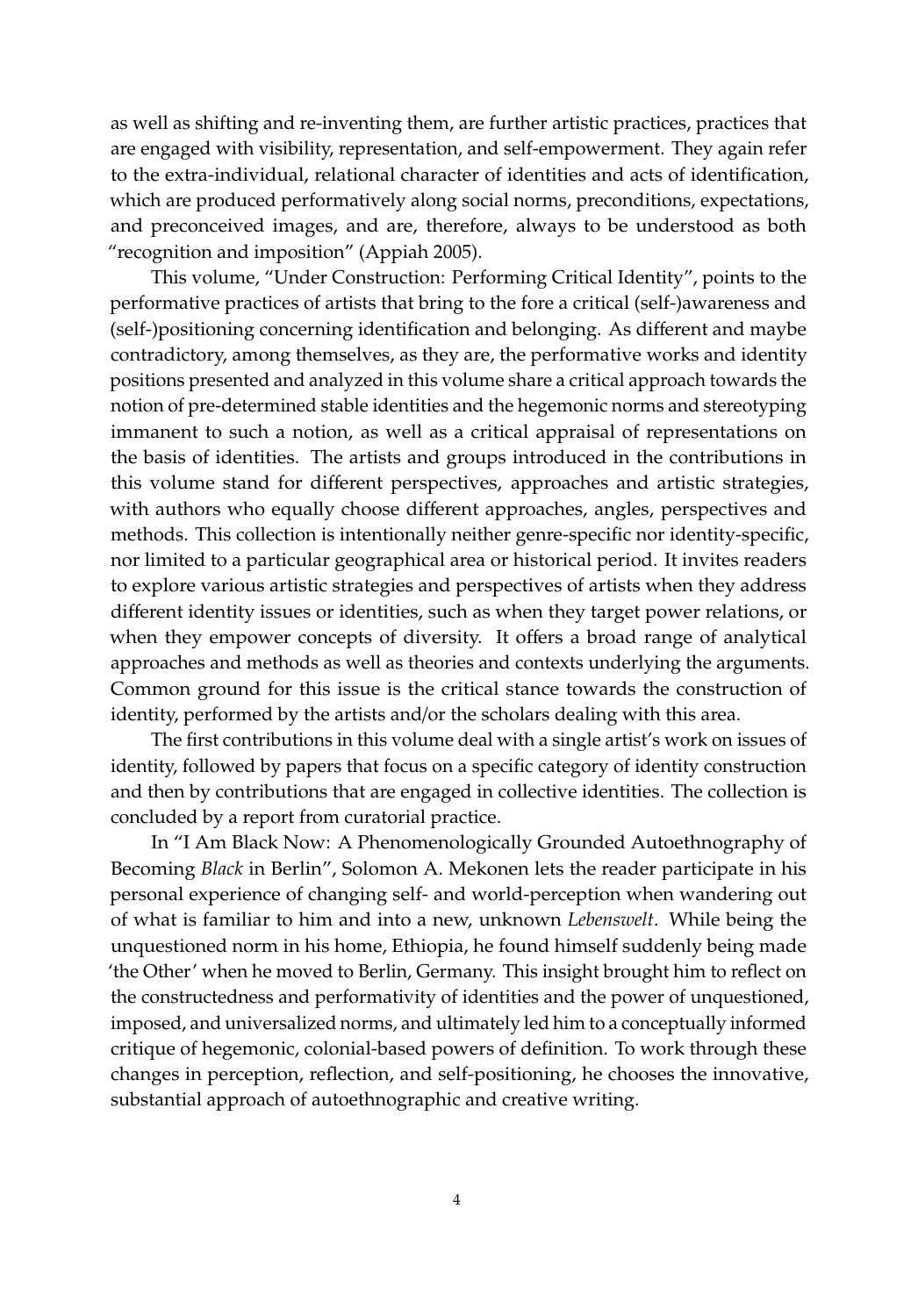In "Subverting Identity: Cesare Viel's Performative Works", Matteo Valentini introduces the Italian conceptual artist's take on the plurality and processuality of identity, and stresses the artist's own engagement with theorists of performative and relational identity. In numerous performative works and different formats such as lecture performances or re-enactments, Viel presents the performative production of subjectivity and identity as ambiguous and as an act of constant becoming. His performance of self is one of constant movement through different categories of identity; he, thus, constantly subverts the idea of identity altogether.

With references to contemporary Disability Studies, the Disability Arts Movement and Disability Pride, in "'Let's listen with Our Eyes ... ' The Deconstruction of Deafness in Christine Sun Kim's Sound Art", Anna K. Benedikt elaborates on an affirmative, positive perspective on disability as a social and identity category. She introduces Berlin-based US American sound artist Christine Sun Kim's work, which is informed by her own sonic experience as a deaf person. By challenging normative understandings of sound and hearing, Sun Kim shows that deafness is a social construction and definition. Her performance of her deaf identity can be understood as a critique as she "shifts her identity from non-hearing to differently hearing" (Benedikt) and de/constructs it into a positive identity category.

At the center of the critical identity performance by Berlin-based South African artist Lerato Shadi, presented by Katja Gentric in "Makhubu, Seriti Se, Basupa Tsela—Where We're at According to Lerato Shadi", lies the contrasting juxtaposition of two concepts of identity, namely the egocentric Cartesian Enlightenment model, on the one hand, and, on the other hand, the South African philosophical concept of expressing and perceiving one's own self through the relation to a "you". In her performative works, Lerato challenges the Western, Eurocentric concept of identity and takes up the concept of relational identity and subjectivity, which also has great significance in the context of recent student protests and decolonization efforts in South Africa, by taking a strong, self-confident position in relation to her pioneers and ancestresses in spirit.

In ""Transgressing" Wisdom and Elderhood in Times of War? The Shifting Identity of the Elderly Queen in the Performance of *Women of Owu*", Pepetual Mforbe Chiangong discusses the intersectionality of gender and old age (elderhood) in a changing African/Yoruba context on the basis of a production of Femi Osofian's play at the University of Ibadan (Nigeria). She discusses how the normative confinement of individuals to certain categories of identity brings them into crisis. On the basis of a close analysis of the theatrical, performative means of the production, Mforbe Chiangong shows the enabling of "enacting an identity in crisis on stage". She embeds her findings in the broader context of African women's rights and feminisms from a global perspective.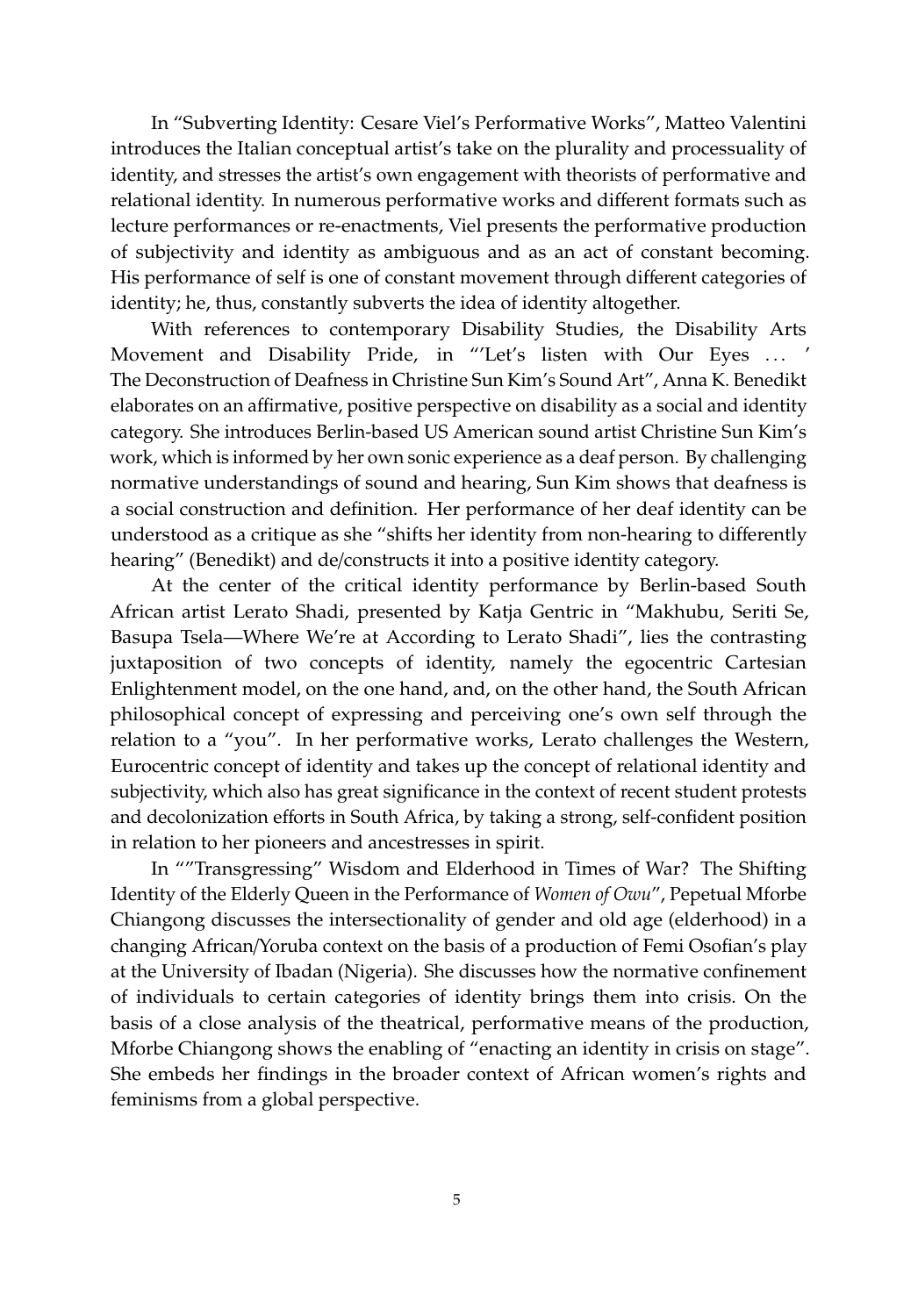In her paper "Voicing Challenge: Trans\* Singers and the Performance of Vocal Gender", Anke Charton examines the (self-)representations and careers of heroic baritone Lucia Lukas, male mezzo-soprano Adrian Angelico and bass-baritone Aiden K. Feltkamp to discuss the role of trans\*singers and trans\*identities in challenging the gendered Fach system of classical Western singing and casting conventions in the opera industry. She embeds her examinations in the contexts of the historical construction of gendered, binary voice systematization in classical Western singing and how it has been analyzed and perpetuated by musicologists. While, due to its specific performance practices, opera has always offered space for non-normative performativity and representations of gender, even beyond heteronormative and cisgender identities, Charton shows that the picture is a very different one when it comes to opera singing.

In "Queer Abstraction: Visual Strategies to See New Queer Futures", Rocca Holly-Nambi investigates visual strategies of representing queer identities and queer culture in the context of a violent, homophobic social and legal situation. While the queer community in Uganda is under increasing pressure from Uganda's infamous anti-homosexuality laws, Holly-Nambi observes a growing aesthetic productivity in Kampala, which deals with queerness and, in doing so, pursues abstraction as a communication tactic. She raises the question of whether these new visual representations and their interpretation from a queer theoretical perspective carry the promise of new queer futures in Uganda.

David AJ Murrieta Flores's ""A Motherfucker is a Werewolf": Gang Identity and Avant-Garde Rebellion in *Up Against the Wall Motherfucker* and the *International Werewolf Conspiracy* (1968–1970)" examines the attempt of the aforementioned art gangs to gain a radically anti-capitalist redefinition of American identity, conceived as both an individual and collective identity, and to detach it from a national–territorial definition or any given, societal norms. Murrieta Flores places this attempt of an anti-capitalist redefinition in the historical context of a general social criticism of the avant-garde. He also critically wonders to what extent the envisaged inclusion of marginalized groups into this new American identity could actually work through the representations undertaken by these primarily *white* and male art gangs.

With "Shifting Identities of Feminism to Challenge the Classical Music Canon Practices: A Beginners Guide to Guerrilla Gender Musicology", Chandra VanderHart and Abigail Gower offer a sort of manifesto to change the strategies and tactics employed when dealing with gender-based misrepresentations in the Western classical music sector. The so-called musical canon is the main target of their criticism, which continues to make women virtually invisible in music. They examine and compare different feminist strategies of the past that have had only limited success. With their "Guerilla Gender Musicology", they propose an alternative, more subtle approach to minimizing the gender bias in the classical music canon.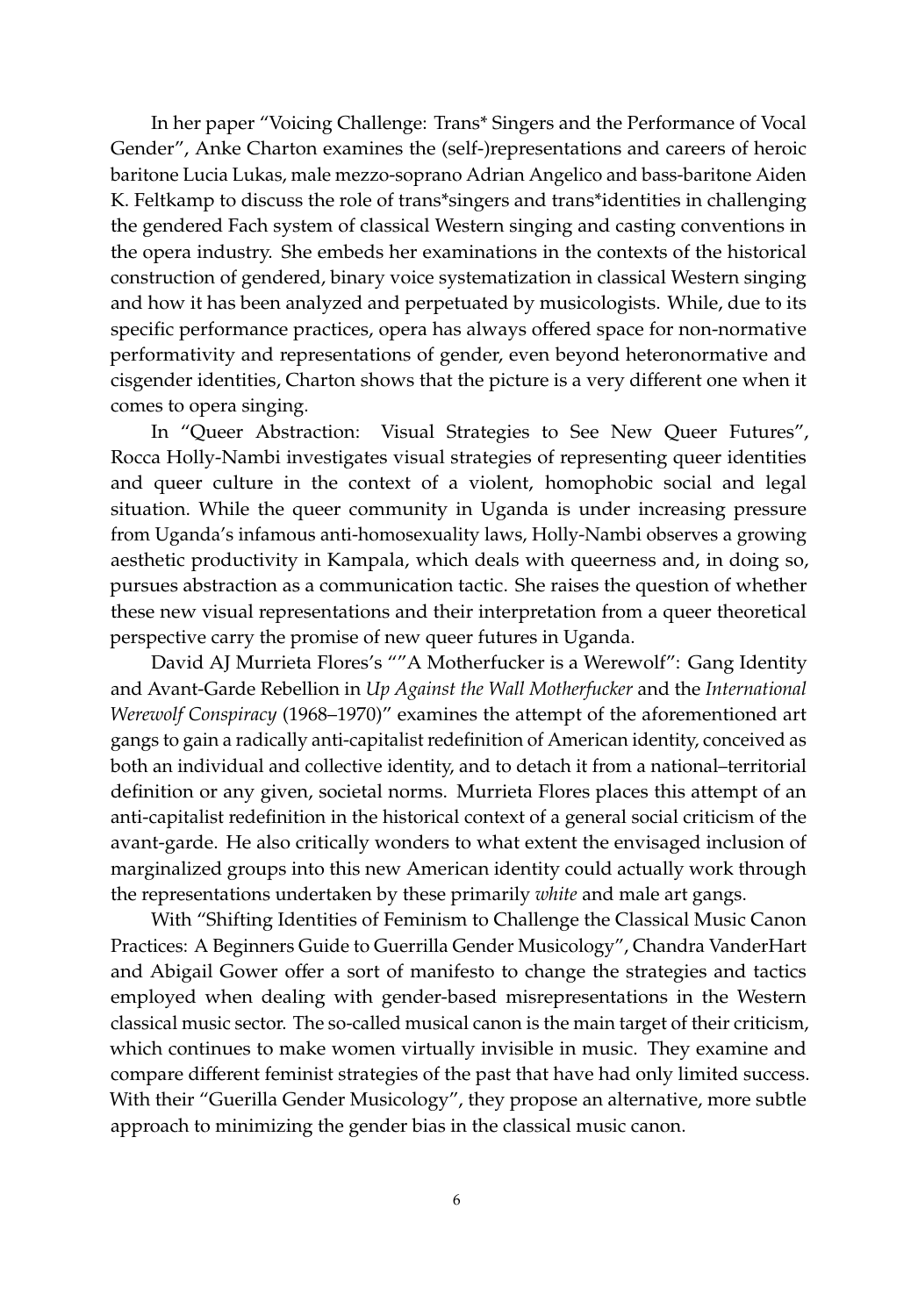To conclude the collection of contributions in this volume, "Under Construction: Performing Critical Identity", after the academic papers, we add an account from art practice. In "*Precarious Art*: How an Intersectional Approach to Exhibiting Led to Multi-Dimensional Performances of Identity", curators Stacie CC Graham and Katharina Koch recapitulate a multi-part series of exhibitions and events, in whose realization I myself was involved as co-curator. The starting points for this series were the experiences of intersectional identities of Black Women Artists and Women Artists of Color in the Berlin and London art fields and the discriminatory structures and representational practices that shape and perpetuate these experiences and realities of life. The objective for the discussion was to create perspectives and strategies for change. Using several artistic positions from the project, Graham and Koch present the specificity and precarity of intersecting identities and the importance of "performing those identities as a survival strategy".

## **References**

- <span id="page-6-6"></span><span id="page-6-3"></span>Appiah, Anthony. 2005. *The Ethics of Identity*. Princeton and Oxford: Princeton University Press. Bhabha, Homi K. 1997a. Die Frage der Identität. In*Hybride Kulturen. Beiträge zur anglo-amerikanischen Multikulturalismusdebatte*. Edited by Elisabeth Bronfen and Anne Emmert. Tübingen: Stauffenburg Verlag, pp. 97–122.
- <span id="page-6-4"></span>Bhabha, Homi K. 1997b. Verortungen der Kultur. In *Hybride Kulturen. Beiträge zur anglo-amerikanischenMultikulturalismusdebatte*. Edited by Elisabeth Bronfen and Anne Emmert. Tübingen: Stauffenburg Verlag, pp. 123–148.
- <span id="page-6-5"></span>Bhabha, Homi K. 2004. *The Location of Culture*. London: Routledge.
- <span id="page-6-0"></span>Butler, Judith. 1990. *Gender Trouble. Feminism and the Subversion of Identity*. London/New York: Routledge.
- <span id="page-6-2"></span>Fisher, Jean. 2014. "Stuart Hall: The artist who inspired Britain's black intellectuals", in: Radical Philosophy/Guardian Comment Network. May 20. Available online: [www.theguardian.com](www.theguardian.com/commentisfree/2014/may/20/stuart-hall-artist-black-intellectuals)/commentisfree/2014/may/20/stuart-hall-artist[black-intellectuals](www.theguardian.com/commentisfree/2014/may/20/stuart-hall-artist-black-intellectuals) (accessed on 29 August 2020).
- <span id="page-6-1"></span>Hall, Stuart. 1992. The Questions of Cultural Identity. In *Modernity and Its Futures*. Edited by Stuart Hall, David Held and Tony McGrew. Cambridge: Polity Press, pp. 273–316.
- <span id="page-6-8"></span>Mambrol, Nasrullah. 2016. "Strategic Essentialism", in: *Literary Theory and Criticism Notes*. April 9. Available online: literariness.org/2016/04/09/[strategic-essentialism](literariness.org/2016/04/09/strategic-essentialism/)/ (accessed on 28 August 2020).
- <span id="page-6-7"></span>Meyer, Birgit, and Peter Geschiere. 1998. Introduction. In *Globalization and identity: Dialectics of Flow and Closure*. (Development and Change Volume 29, Issue 4). Edited by Birgit Meyer and Peter Geschiere. Oxford: Blackwell Publishing, pp. 601–15.